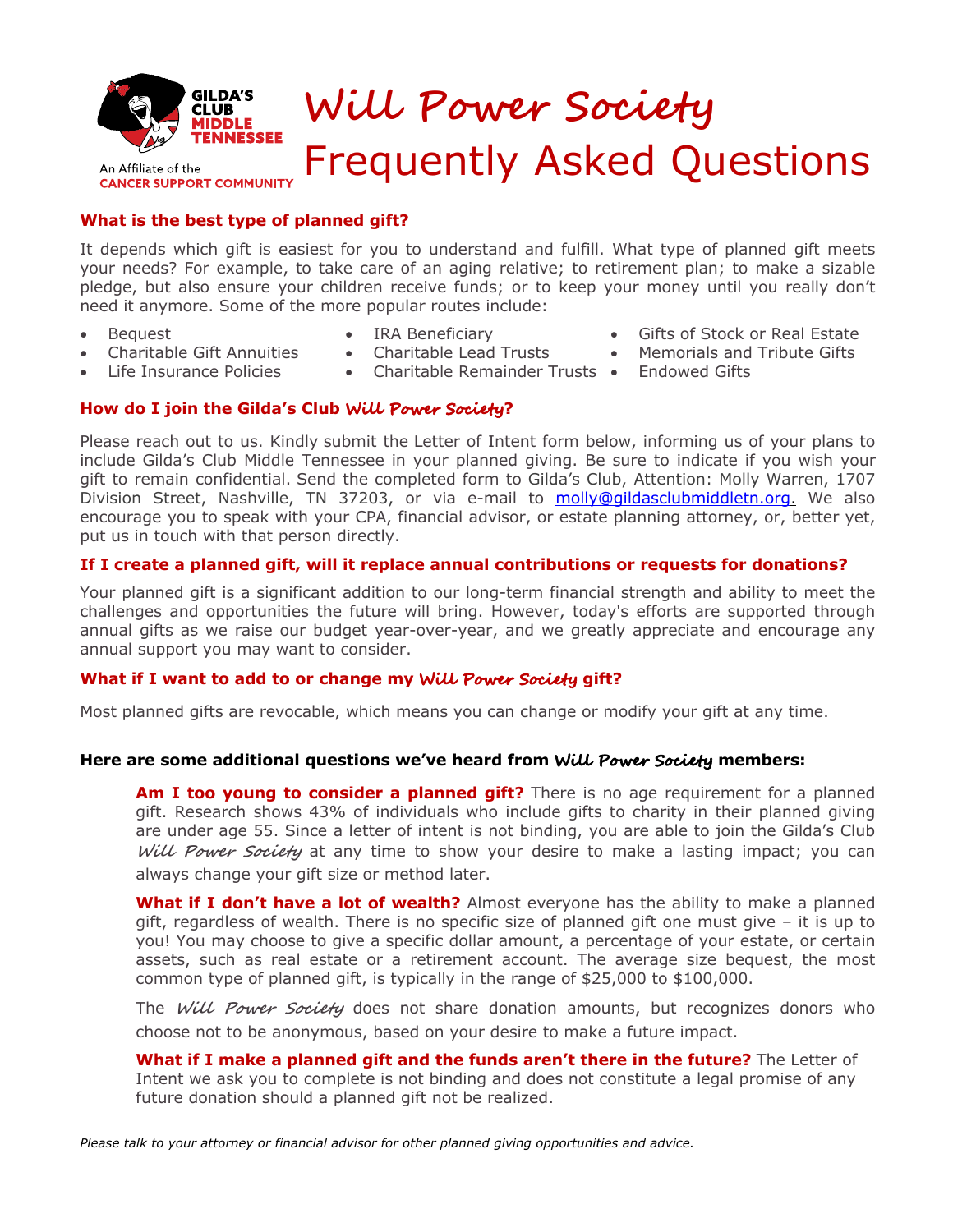

An Affiliate of the **CANCER SUPPORT COMMUNITY** 

## Facing Cancer Together **Will Power Society**

#### **Creating a Legacy**

an endaring way There are a number of ways you can support Gilda's Club Middle Tennessee's cancer support program in an enduring way – assuring you have a lasting impact and that we are able to fulfill our mission for

Established in 2019, our Will Power Society honors those whose deep commitment to Gilda's Club has inspired them to include our organization in their estate planning. Whether you want to put your donation to work today or benefit Gilda's Club after your lifetime, we can help you find a charitable plan that aligns with your philanthropic priorities.

#### How can the **Will Power Society** benefit you?

Planned giving provides an opportunity for you to:

- Create a permanent legacy
- Save on taxes
- Support what you believe in with an enduring gift

#### How does the **Will Power Society** benefit Gilda's Club?

By including Gilda's Club in your planned giving efforts, you:

- Help produce a regular income to supplement ongoing fundraising efforts
- Provide the funds needed to create new or expand existing programs
- Change the outlook for the future
- Provide for unexpected emergencies
- Inspire similar generosity in others

#### How can you contribute to the **Will Power Society**?

There are many ways to give through planned giving. Some of the more popular routes include:

- Wills and Living Trusts Charitable Gift Annuities
- Life Insurance Policies IRA Beneficiary/ Charitable Rollover
	-
- 
- Charitable Lead Trusts Charitable Remainder Trusts
- Gifts of Stock or Real Estate Memorials and Tribute Gifts
- Endowed Gifts

#### Joining the **Will Power Society** Requires One Simple Step.

Kindly submit the Letter of Intent form below, informing us of your intentions to include Gilda's Club Middle Tennessee in your planned giving. Please be sure to indicate if you wish your gift to remain confidential. The agreement is non-binding and does not constitute a legal promise of any future donation. Please send the completed form via mail or e-mail to:

> Gilda's Club Middle Tennessee Attention: Molly Warren 1707 Division Street • Nashville, TN 37203 molly@gildasclubmiddletn.org www.gildasclubmiddletn.org/ways-to-give/planned-giving/

*\*Please talk to your attorney or financial advisor for other planned giving opportunities and advice.*